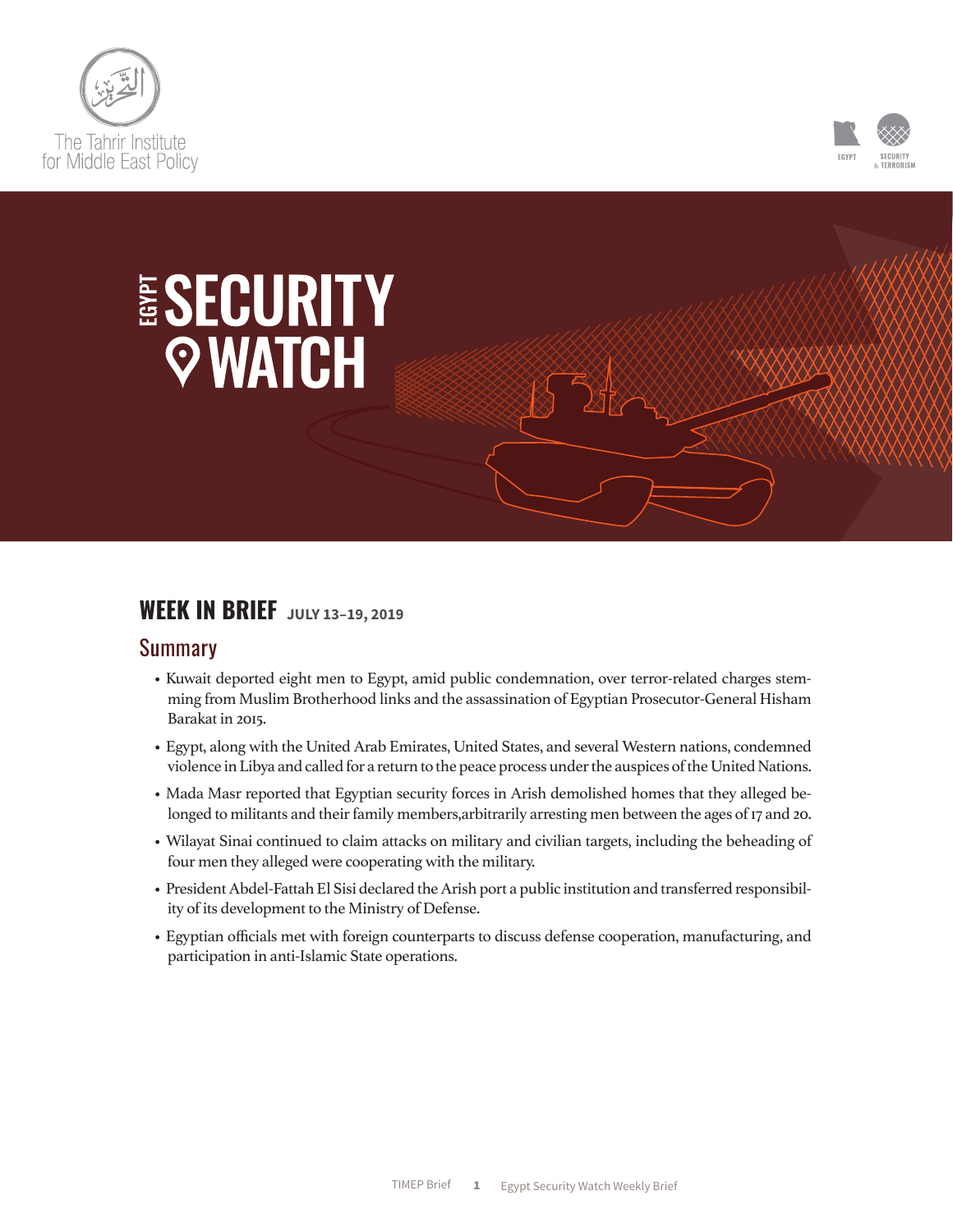### Kuwait Deports Accused Muslim Brotherhood Members to Egypt

Kuwait [transferred](https://www.reuters.com/article/us-kuwait-security-egypt/kuwait-hands-muslim-brotherhood-linked-militants-to-egypt-kuna-idUSKCN1UA1AP) eight men to Egyptian authorities, based on terrorism charges relating to alleged links to the Muslim Brotherhood (which was declared a terrorist entity in Egypt in 2013) and the assassination of Egyptian Prosector-General Hisham Barakat in 2015. Human Rights Watch [denounced](https://www.hrw.org/news/2019/07/15/kuwait-8-egyptian-dissidents-unlawfully-returned) the transfers, saying that the deportation violates international law because the men face oppression and torture in Egypt, adding that Kuwait had violated the men's due process rights because they did not have an opportunity to consult lawyers or see their families.

A previous case had already been tried with [66 individuals](http://gate.ahram.org.eg/News/1554671.aspx) convicted, some in absentia, in the Barakat assassination case in 2017, 28 of whom received death sentences for their involvement in the attack, 15 sentenced to life in prison, eight given 15 years' imprisonment, and 15 sentenced to 10 years' imprisonment. Only one of the defendants' names from the 2017 case was similar to those transferred from Kuwait. In February of this year, nine of those defendants were [executed,](https://www.reuters.com/article/us-egypt-execution/egypt-executes-nine-men-over-killing-of-public-prosecutor-prison-source-lawyer-idUSKCN1Q9125) amid intense calls of condemnation from the [United Nations High Commissioner on Human Rights,](https://www.ohchr.org/EN/NewsEvents/Pages/DisplayNews.aspx?NewsID=24195&LangID=E) citing systemic [violations of](https://timep.org/wp-content/uploads/2019/06/ExecutionstheDeathPenalty-2.pdf) due process. (The state has also pinned the assassination on other entities, including Hamas and militant Hisham Ashmawy, who is linked to al-Qaeda.)

The names of the men transferred from Kuwait are: Hossam Ibrahim al-Adl, Abdel Rahman Muhammad Ahmed, Abu-Bakr Atef al-Fayumi, Abdel Rahman Ibrahim Abdel Moniem, Walid Suleiman, Najeh Awad, Faleh Hassan, and Mo'men Abu al-Wafa. Reports indicate that the men fled to Kuwait amid increasing pressure on the Muslim Brotherhood after 2013. The family of Hossam Ibrahim al-Adl said he had been acquitted in three protest cases between 2014 and 2016, but was sentenced for a protest that took place in 2016, although he was in Kuwait at the time of the protest. The family said they did not know the other men deported.

According to a Kuwaiti [newspaper](https://alqabas.com/article/5689884-300-%D8%A5%D8%AE%D9%88%D8%A7%D9%86%D9%8A-%D9%85%D8%B5%D8%B1%D9%8A-%D8%BA%D8%A7%D8%AF%D8%B1%D9%88%D8%A7-%D8%A7%D9%84%D9%83%D9%88%D9%8A%D8%AA-%D8%A7%D8%AD%D8%AA%D8%B1%D8%A7%D8%B2%D9%8A%D8%A7), hundreds of Muslim Brotherhood members left Kuwait following the deportation.

#### Arish Home Demolitions and Arrests

Mada Masr [reported](https://madamirror15.appspot.com/madamasr.com/en/2019/07/16/feature/politics/north-sinai-residents-under-siege-home-demolitions-and-security-sweeps-on-the-rise-in-arish-motorcycles-banned-in-bir-al-abd/) police and military forces demolished four homes in the Arish neighborhoods of Salayma and Safa over the weekend, alleging that the homes belonged to suspected members of Wilayat Sinai and their family members. Some of the homes were demolished for the first time, while others had been rebuilt following their previous partial destruction by security personnel. Families moved furniture and valuables out of their homes in anticipation of additional demolitions. Some families were required to install security cameras at their own expenses to assist military and police forces in monitoring roads and other locations. Large scale arbitrary arrests of young men, particularly between the ages of 17 and 20, are reportedly taking place in the same areas of the city.

North Sinai has [seen](https://www.hrw.org/news/2018/05/22/egypt-army-intensifies-sinai-home-demolitions) consistent displacement and home demolitions in previous years, though most of these have taken place in the areas farther east, where the military has carried out intense shelling and created a buffer zone on the border with Gaza in 2014. More recently, home demolitions have occurred in and around Arish, particularly as the military has [sought](http://www.arabnews.com/node/1238191/middle-east) to fortify the Arish airport after attacks in late 2017.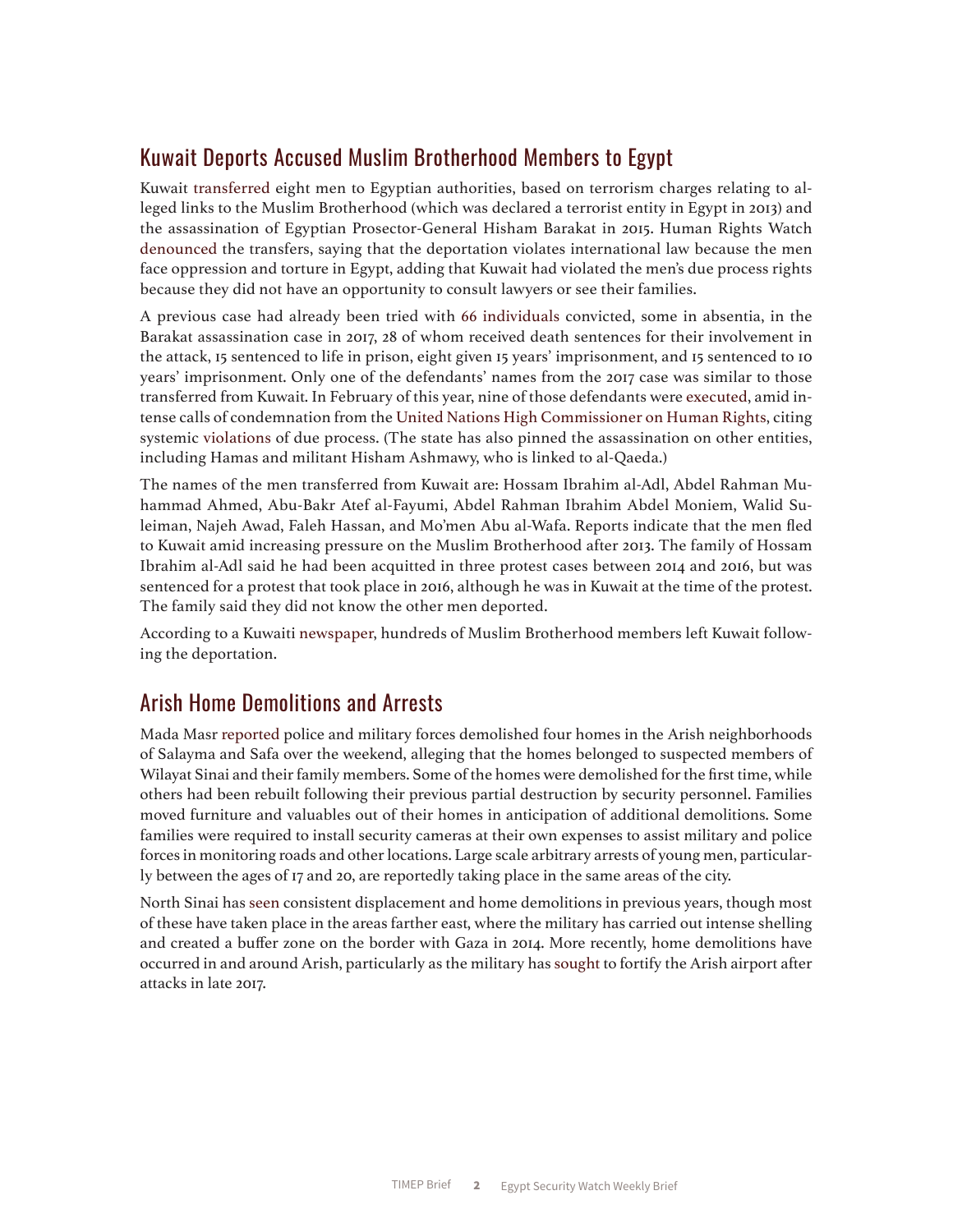## At Least Four Civilians and One Soldier Reported Killed in North Sinai

Mada Masr [reported](https://madamirror15.appspot.com/madamasr.com/en/2019/07/16/feature/politics/north-sinai-residents-under-siege-home-demolitions-and-security-sweeps-on-the-rise-in-arish-motorcycles-banned-in-bir-al-abd/) that armed militants stormed the village of al-Sadat near the city of Bir al-Abd, with the perpetrators most likely belonging to Wilayat Sinai. The militants searched the town demanding identification from the villagers. One villager was detained, but later released. Mada Masr claims that the raid indicates an escalation in the activities of Wilayat Sinai near Bir al-Abd, as the village is the closest entry point to the city proper from their bases in the surrounding desert.

Wilayat Sinai took responsibility for beheading four civilians they alleged were collaborating with the military, near Masfak Village, Bir al-Abd. Such beheadings occur sporadically in North Sinai, and are generally reserved for those that Wilayat Sinai accuses of collaboration with the military.

Wilayat Sinai claimed a sniper attack on the Kharafayn checkpoint east of Sheikh Zuweid injuring one soldier on July 11, 2019.

The Egyptian Ministry of Defense [announced](https://www.facebook.com/EgyArmySpox/photos/a.219625808168409/1642737415857234/?type=3&theater) that its forces prevented an individual from entering a checkpoint and detonating a suicide belt on July 18, 2019, claiming one soldier died. At least one social media user cited security sources [claiming](https://twitter.com/mahmouedgamal44/status/1151829802187444224) an additional civilian died in the attack when the attacker's belt detonated.

This is the deadliest week for civilians in Egypt since the week of September 2, 2018, when Wilayat Sinai militants attacked civilians headed to St. Samuel the Confessor Monastery in Minya. That attack killed seven civilians and wounded 20.

#### Egyptian Military to Develop Arish Port

President Abdel-Fattah El Sisi [declared](http://english.ahram.org.eg/NewsContent/1/64/338010/Egypt/Politics-/Presidential-decree-considering-Arish-port-as-publ.aspx) the Arish port a public institution and transferred responsibility for its development to the Ministry of Defense. Residential homes in the vicinity of the port may be demolished in order to expand the port. According to a 2014 [presidential decree](https://twitter.com/maitelsadany/status/526757105253224448), any activity perceived as an attack on a public facility may be subject to military trial, a provision that has been used to prosecute protestors at public facilities in military court; any who may protest or publicly oppose these demolitions could risk similar prosecution. The development of the port is reportedly intended to expand its operations to support local granite and salt factories.

#### Meetings

Egypt [hosted](https://www.middleeastmonitor.com/20190715-egypt-to-host-6th-meeting-of-egyptian-sudanese-joint-military-commission/) the Egyptian-Sudanese Joint Military Commission July 14–18. Chiefs of staff from both countries are chairing the event, which sets out to discuss join military and security cooperation. Relations between the two countries have been improving over the past year, following an agreement to calm tensions of the Halayeb Triangle land dispute.

The Egyptian foreign ministry [sent](http://english.ahram.org.eg/News/337965.aspx) delegates to the Global Coalition to Defeat ISIS meetings in Washington. The head of the delegation Ahmed Hafez stressed the need for an international approach to combat terrorism and to strengthen efforts to counter extremist ideology.

Minister of State for Military Production Major General Muhammad Saeed al-Assar [met](http://english.ahram.org.eg/NewsContent/3/12/338018/Business/Economy/Egypt,-Serbia-in-talks-over-manufacture-of-chemica.aspx) with the director of Serbia's Trayal Corporation, Milos Nenezic. The two discussed joint efforts in military technology development, particularly in the field of chemical warfare protection.